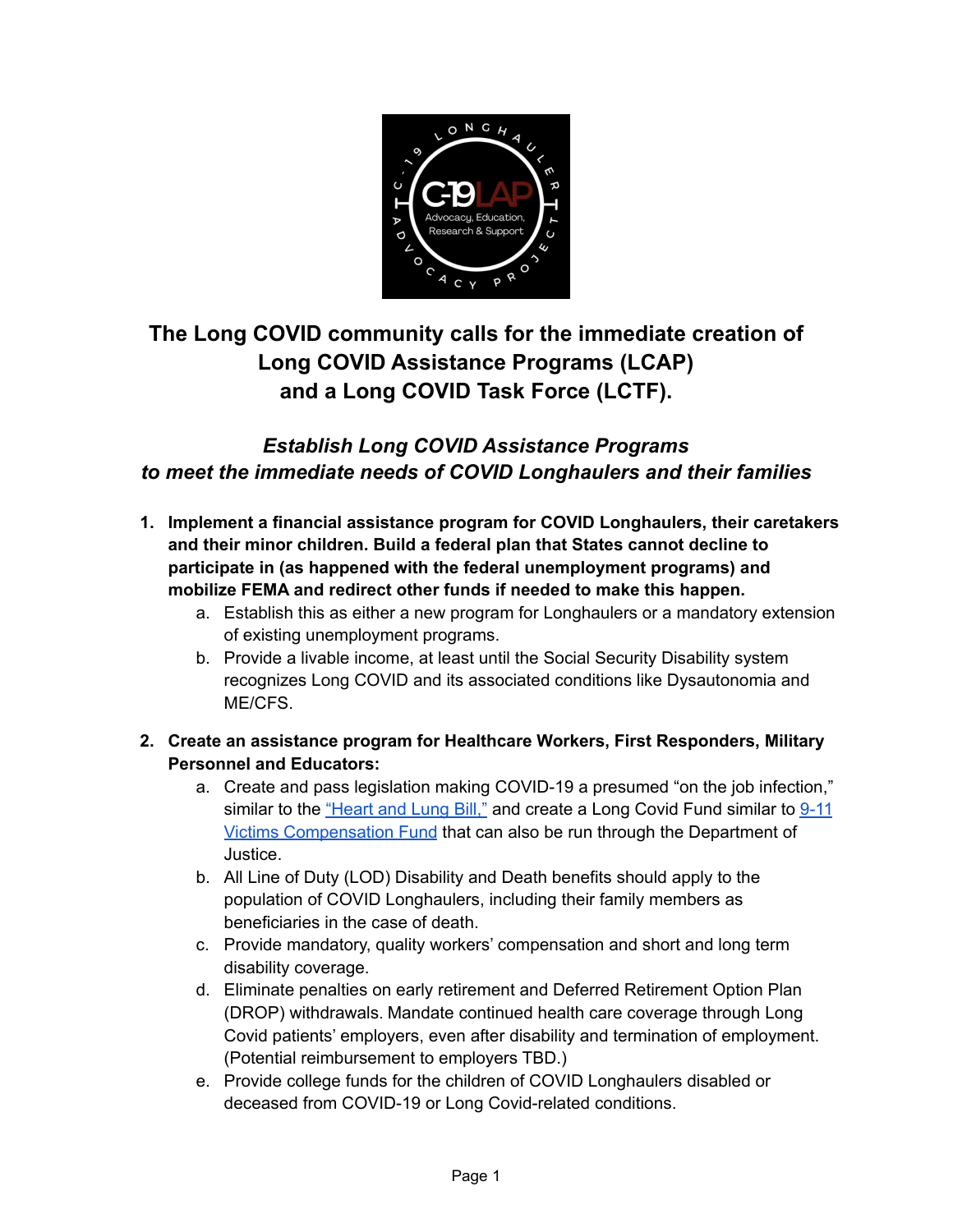

- **3. Erase medical debt and waive co-pays and deductibles for medical appointments, testing and medications for the treatment of Long Covid and its associated conditions.**
- **4. Include Long Covid as an eligible condition under Social Security Disability (SSD), or, alternately, as a "compassionate care condition" while a permanent program, research, and clinical trials and treatments are pending. Provide free legal assistance to COVID Longhaulers completing SSD applications.**
- **5. Remove work requirements and eliminate or raise household income caps in addition to expanding the definition of disability under programs such as medicaid, food stamps, housing assistance, temporary cash assistance, and other assistance programs in order to enable COVID Longhaulers and their families to qualify.**
- **6. Implement a program similar to the Emergency Broadband Program for Long Covid families, and expand it to include utilities, water/sewage, phone/internet, and other essential household bills.**
- **7. Implement additional rental assistance and offer homeowner assistance, including HOA payments, special assessments, property taxes, property insurance, utilities, maintenance and repairs, and other costs. All federal programs to date have been for renters.**
- **8. Implement programs to erase credit card and loan debt, including interest and late fees, accumulated by COVID Longhaulers from date of infection to date.**
- **9. Mandate CEU's/CME's on Long COVID topics and make Long COVID a mandatory reporting condition for all practicing Physicians, Physicians Assistants, and Nurse Practitioners on Long Covid.** Every primary care provider in the country must have the ability to identify and treat Long Covid. General practitioners often advise patients to see a "Long Covid expert," yet these do not exist and existing post-COVID Care Centers have largely failed patients. Some doctors do not acknowledge Long COVID's existence. This results in improper use of medical coding critical for identifying COVID Longhaulers.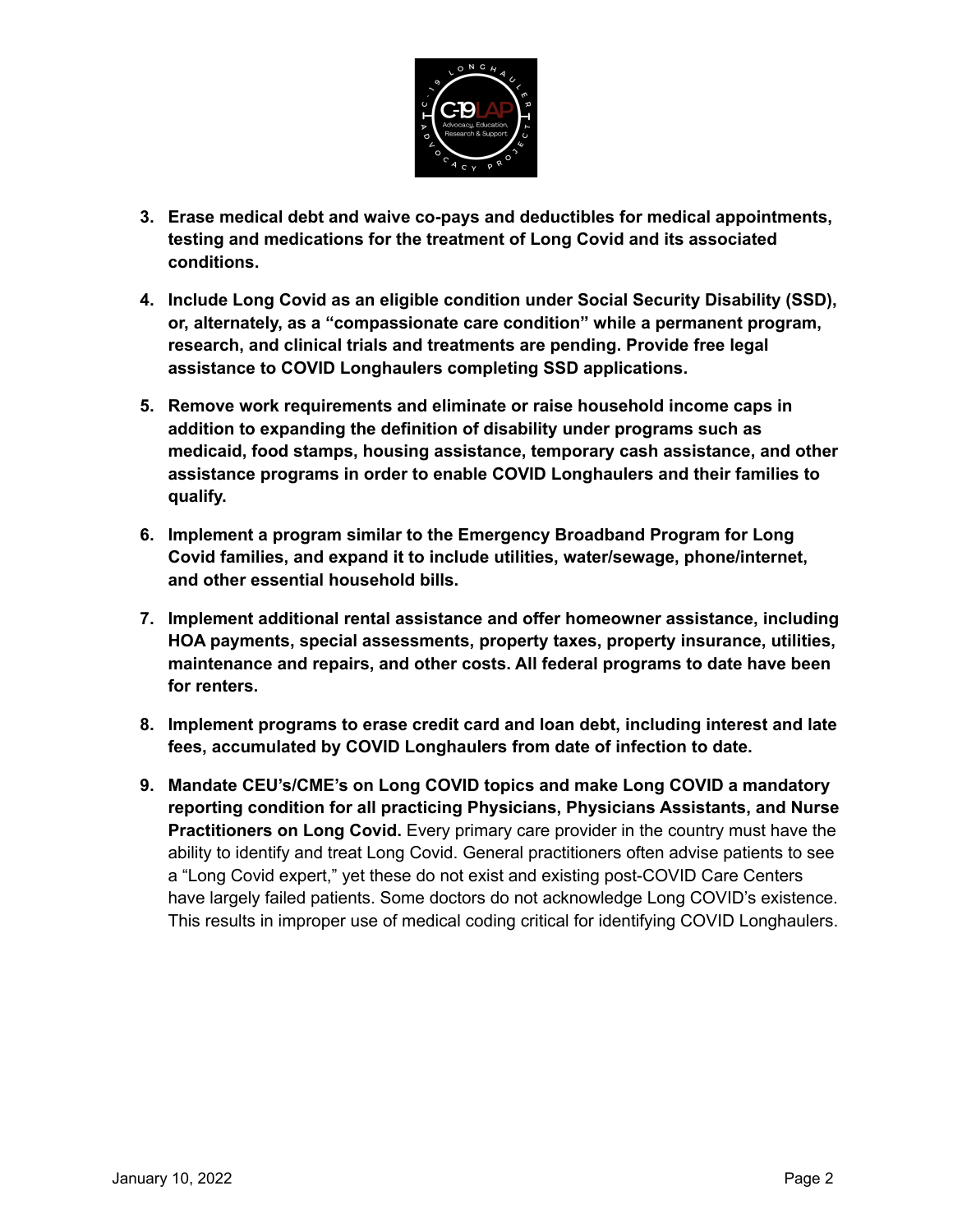

## *Establish a White-House Level Long Covid Task Force to Investigate Long COVID in Real Time to Develop & Implement Long-Term Plans & Programs to Assist the Long COVID Community While Awaiting Answers & Solutions from Research.*

*This task force should be composed of patient experts, leading COVID-19 and Long Covid researchers, as well as the leading post-viral disease experts, congressional and health agency representatives, public health advisors, and economic advisors.*

### **1. Help mobilize and oversee programs that will:**

- a. Quantify, analyze, and address the number of Longhaulers.
	- i. Reverse Contact Tracing**:** Contact by phone or text each person who has tested positive for COVID-19 since the start of the pandemic and inquire about continued symptoms and new diagnoses. Document those who have long-term symptoms and provide necessary resources. (Note that this process will not result in a full count of people with Long Covid, as only those who had access to testing and had a positive test result would be contacted.)
	- ii. Send automated text or email surveys to people two months post-infection to assess if they have developed Long Covid. Those who do not respond should be followed up with a phone call.
- b. Analyze and address the economic impact of Long Covid by adding questions about Long COVID to the monthly Bureau of Labor Statistics Current Population Survey that ask about new or prolonged symptoms for all members of a family, and employment status. Questions could include:
	- i. Have you been experiencing new and prolonged symptoms and health issues after a COVID-19 infection or suspected COVID-19 infection?
	- ii. Are you out of work due to health issues that began after a COVID-19 or suspected COVID-19 infection and for how long? If not out of work, have you been reduced to part-time work due to health issues after a COVID-19 or suspected COVID-19 infection and for how long?
	- iii. How many people in your household have health issues after a COVID-19 infection or suspected COVID-19 infection?
	- iv. Has your employment been impacted because you are caring for a member of your household with prolonged or new health issues after a suspected or confirmed COVID-19 infection and if yes for how long?
- c. Analyze and address the health impacts of Long Covid.
	- i. Create a Long COVID insurance program, which can serve as an example of a national healthcare system and future pandemic financial preparedness. This will enable the U.S. to track Long Covid and its associated conditions, to gauge the associated costs, and to budget for future costs.
	- ii. Help prioritize research by convening with post viral experts and Long Covid patients.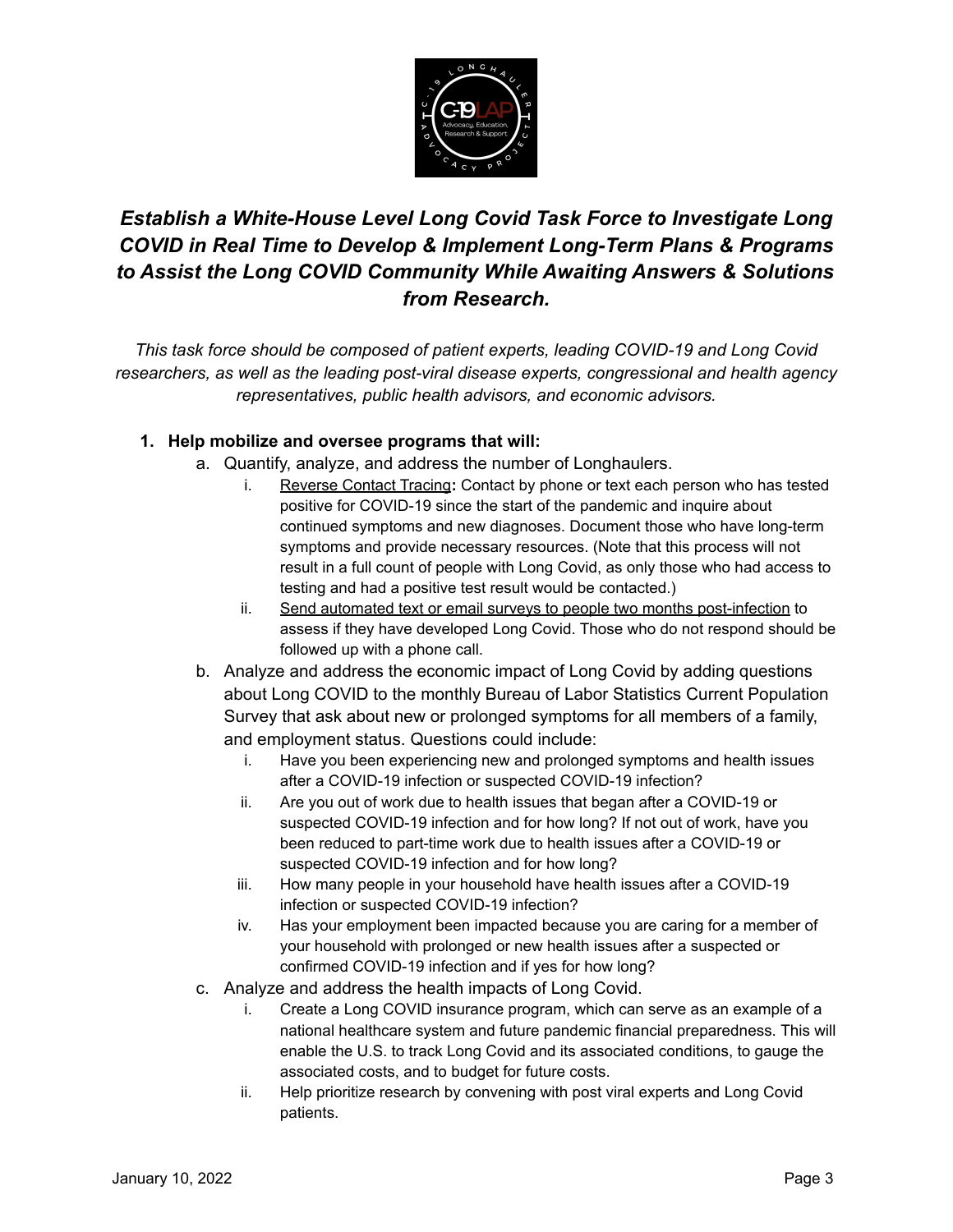

- d. Begin to prepare long-term programs using the information from the above points to provide assistance to Longhaulers and allow these programs to serve as an example for future Pandemic Preparedness Programs for those whose health is impacted by the pandemic.
	- i. Develop an outline that presents the funding needed for direct assistance to COVID Longhaulers, their medical care, research into Long Covid and its associated conditions, along with continued observation of the community and at minimum, the economic impact over the next 2 decades.
	- ii. Help oversee Long Covid / Post COVID Care Centers, with the hopes of making them Comprehensive Centers with involvement from Long Covid patient leaders.
	- iii. Advise our health agencies and government on the pandemic from the Long Covid perspective, and create COVID-19 policies from the data gathered collectively from these programs. This would include disability programs, state benefits programs, mitigation efforts, etc.

#### **2. Create a Nationwide Public Awareness Campaign**

- a. President Biden, Government Officials and Healthcare Leaders must publicly speak about Long COVID to warn and educate the American people about the potential long-term effects of contracting COVID-19 and the difficulties people with Long COVID Face. More awareness and education will hopefully result in better and more informed decisions by the American public.
- b. Create informative billboards, commercials, and signage for public spaces and healthcare facilities about Long Covid. The Department of Health and Human Services and Centers for Disease Control and Prevention should be involved with this and coordinate with local Long Covid advocates in these efforts.
- c. Share phone numbers, email addresses, and websites for self-reporting of Long Covid symptoms and for information and resources about Long Covid.
- d. Educate parents, educators, and coaches about Long Covid in children, including what to look for and how to offer help and accommodations.
- e. Educate employers about Long Covid, and how to offer help and accommodations.
- f. Educate the public that Long Covid can, and commonly does, occur in young, previously healthy individuals and even those with asymptomatic or mild cases of COVID-19.
- g. Educate the public that Long Covid can occur in children, who can develop the same conditions as adults and can become just as disabled.
- h. Educate the public that Long Covid can occur even in vaccinated individuals, which makes continued mask wearing and social distancing, in addition to vaccination, essential.